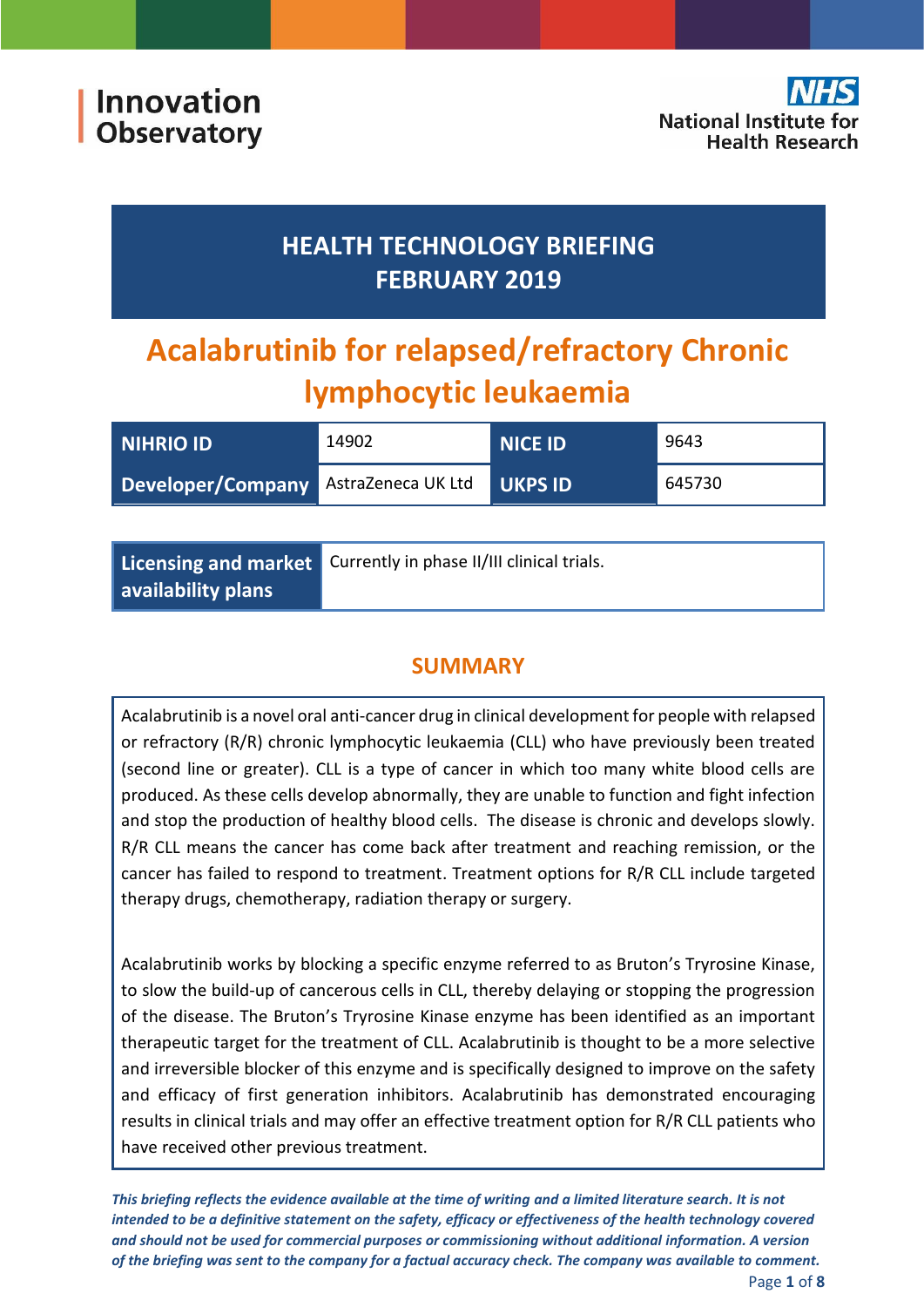## **PROPOSED INDICATION**

Treatment of patients with relapsed or refractory (R/R) chronic lymphocytic leukaemia (CLL) – second line or greater.<sup>a</sup>

## **TECHNOLOGY**

#### **DESCRIPTION**

Acalabrutinib (ACP-196) is an orally available inhibitor of Bruton's tyrosine kinase (BTK) with potential antineoplastic activity. BTK, a member of the src-related BTK/Tec family of cytoplasmic tyrosine kinases, is overexpressed in B-cell malignancies and plays an important role in B-lymphocyte development, activation, signalling, proliferation and survival. Acalabrutinib inhibits the activity of BTK and prevents the activation of the B-cell antigen (BCR) signalling pathway. This prevents both Bcell activation and BTK-mediated activation of downstream survival pathways.<sup>1</sup> Acalabrutinib is a more selective irreversible BTK inhibitor that is specifically designed to improve on the safety and efficacy of first generation BTK inhibitors.<sup>2</sup>

Acalabrutinib is in clinical development for people with relapsed or refractory (R/R) chronic lymphocytic leukaemia (CLL) who have previously been treated (second line or greater). In a phase III trial (2015-004454-17, NCT02970318), acalabrutinib is administered as an oral 100 mg capsule,  $3,4,8$ twice daily until disease progression or unacceptable toxicity.<sup>b</sup>

#### **INNOVATION AND/OR ADVANTAGES**

The unique structure of BTK, characterised by a cysteine (C481) within the ATP-binding pocket, makes it an attractive therapeutic target. Irreversible inhibition of BTK represents an important therapeutic advance for the treatment of CLL. Acalabrutinib is a more selective, irreversible BTK inhibitor, specifically designed to improve on the safety and efficacy of first generation inhibitors.<sup>2</sup>

Early results suggest that acalabrutinib has encouraging efficacy in patients with CLL that have already been treated. <sup>5</sup> Additionally, a favourable safety profile has also been demonstrated compared to ibrutinib, a first generation BTK inhibitors.<sup>2</sup>

#### **DEVELOPMENT STATUS AND/OR REGULATORY DESIGNATIONS**

Acalabrutinib does not currently have Marketing Authorisation in the EU/UK for any indication.

Acalabrutinib is in phase III clinical development for mantle cell lymphoma and in phase II clinical trials for different types of cancers such as small lymphocytic lymphoma, diffuse large B-cell lymphoma, multiple myeloma, non-small cell lung cancer, etc.<sup>6</sup>

Acalabrutinib was granted orphan designation in the EU for chronic lymphocytic leukaemia in March 2016.<sup>5</sup>

**.** 

a Information provided by Astra Zeneca UK Ltd on UK PharmaScan

**b** Information provided by Astra Zeneca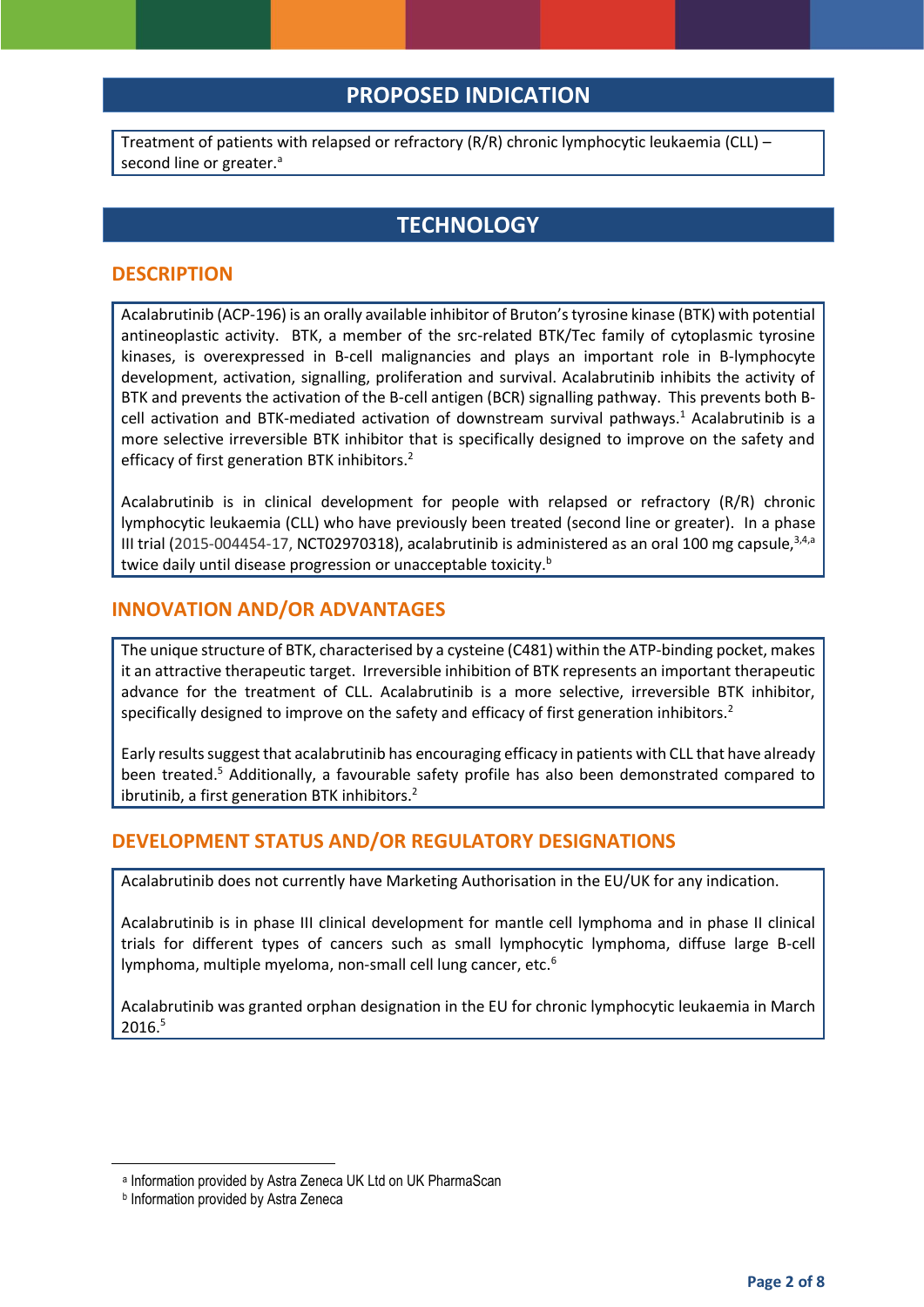## **PATIENT GROUP**

#### **DISEASE BACKGROUND**

CLL is a type of B lymphocyte cancer that affects the white blood cells (leukocytes). In CLL, the spongy material found inside some bones (bone marrow) produces too many white blood cells called lymphocytes that are not fully developed and do not work properly.<sup>7</sup>

A patient is said to be in remission when the CLL is under control. Refractory CLL is when patients do not respond to treatment while relapsed CLL is when a patient responds to treatment but develops CLL again after initial treatment. R/R CLL would generally be regarded as the subgroup of patients who require treatment for progressive disease but also show features suggesting that they are expected to have a poorer outcome than average.<sup>8</sup>

CLL is most common in those over 60 years of age and rarely occurs in those under 40 years.<sup>7</sup> It develops slowly over time and people often have no symptoms in the early stages. General symptoms of CLL include: fatigue, frequent infections, swollen lymph nodes (commonly in the neck, armpits and groin), anaemia, easy bruising/bleeding, enlarged spleen (causing tender lump in upper left abdomen), night sweats and weight loss.<sup>9</sup>

Various risk factors for CLL have been identified, including: a family history of CLL, exposure to electromagnetic radiation, the presence of a compromised immune system (HIV/AIDS patients or individuals on immunosuppressive medication) and exposure to certain hair dyes. CLL is also more common in men and people of Australian, American and European origin.<sup>10</sup>

#### **CLINICAL NEED AND BURDEN OF DISEASE**

CLL is the most common chronic (slowly developing) leukaemia in adults. In 2015, the crude incidence rate of CLL (ICD-10: C91.1) in England was 5.9 per 100,000 population and in the UK, the crude incidence rate of CLL was 5.7 per 100,000 population.<sup>11</sup>

The risk of developing CLL increases progressively with age, with the highest incidence rates being in older people. In the UK in 2013-2015, on average each year more than 4 in 10 (43%) of new cases were in people aged 75 and over.<sup>12</sup>

In 2016, CLL accounted for less than 1% of cancer deaths in the UK. 62% of CLL deaths in the UK were in males, and 38% are in females.<sup>13</sup> In England, the latest published survival statistics report an agestandardised 5 year relative survival rate as 67% and 73% for men and women respectively.<sup>14</sup>

In 2017-18, there were 24,071 admissions for chronic lymphoid leukaemia of B-cell type (ICD-10:C91.1) in England, resulting in 12,441 bed days and 24,935 finished consultant episodes.<sup>15</sup>

## **PATIENT TREATMENT PATHWAY**

#### **TREATMENT PATHWAY**

Relapsed/refractory CLL is currently treated through the use of systemic anticancer treatments such as surgery, targeted therapies, immunotherapy or cytotoxic chemotherapy. The regimen will vary according to responsiveness to previous treatments and co-morbidities.<sup>16,17</sup> Treatment options include: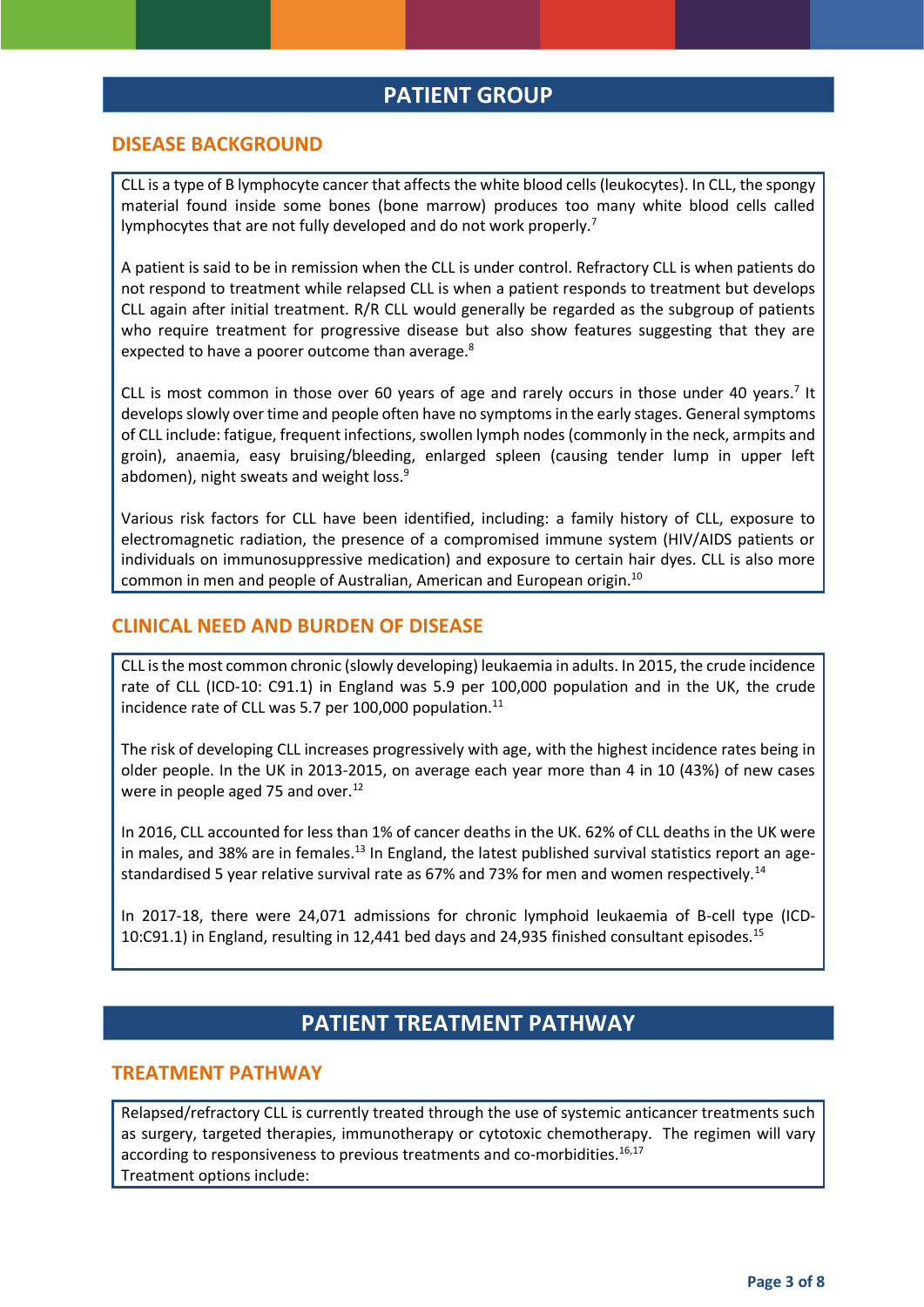- Stem cell and bone marrow transplant high dose chemotherapy and radiotherapy followed by transplantation of stem cells from a genetically similar donor (allogenic)<sup>18</sup>
- Radiotherapy should be considered for patients for whom chemo-immunotherapy has been ineffective or is contra-indicated and can provide effective palliation in cases with symptomatic bulky lymphadenopathy 19

Other treatment options intended for secondary effects of CLL and/or CLL treatment include:<sup>20</sup>

- Supportive therapies for CLL e.g. immunoglobulin replacement therapy to help prevent/treat infections
- Antibiotic, antifungal and antiviral medications to treat infections in CLL patients
- Granulocyte-colony stimulating factor (G-CSF) injections to boost white blood counts
- Blood transfusions to treat severe anaemia or bleeding and bruising problems

#### **CURRENT TREATMENT OPTIONS**

For relapsed / refractory CLL, NICE guidelines advise the following medicinal products:

- **Bendamustine for those where fludarabine based treatment is inappropriate**<sup>21</sup>
- Ibrutinib (alone) for those who have had at least 1 prior therapy or for those with 17p deletion/TP53 mutation and in whom chemo-immunotherapy is unsuitable $^{22}$
- Rituximab in combination with fludarabine and cyclophosphamide for people with relapsed or refractory CLL<sup>23</sup>
- Idelalisib in combination with rituximab for treating CLL patients who have received at least one prior therapy<sup>24</sup>
- Venetoclax in combination with rituximab for treating chronic lymphocytic leukaemia in adults who have had at least 1 previous therapy<sup>25</sup>
- Venetoclax in patients: $26$ 
	- with a 17p deletion or TP53 mutation and whose disease has progressed after a B-cell receptor pathway inhibitor or
	- without a 17p deletion or TP53 mutation, and whose disease has progressed after both chemo-immunotherapy and a B-cell receptor pathway inhibitor and

#### **PLACE OF TECHNOLOGY**

If licensed, acalabrutinib may offer an additional second line treatment for patients with relapsed or refractory CLL.

| <b>Trial</b>                    | ACE-CL-309, 2015-004454-17, NCT02970318; adults aged 18 or above;<br>acalabrutinib vs rituximab plus idelalisib or bendamustine; phase III |
|---------------------------------|--------------------------------------------------------------------------------------------------------------------------------------------|
| <b>Sponsor</b>                  | Acerta Pharma BV                                                                                                                           |
| <b>Status</b>                   | Ongoing                                                                                                                                    |
| Source of<br><b>Information</b> | Trial registry $3,4$                                                                                                                       |
| Location                        | Multi-national - trial sites from 28 countries                                                                                             |

## **CLINICAL TRIAL INFORMATION**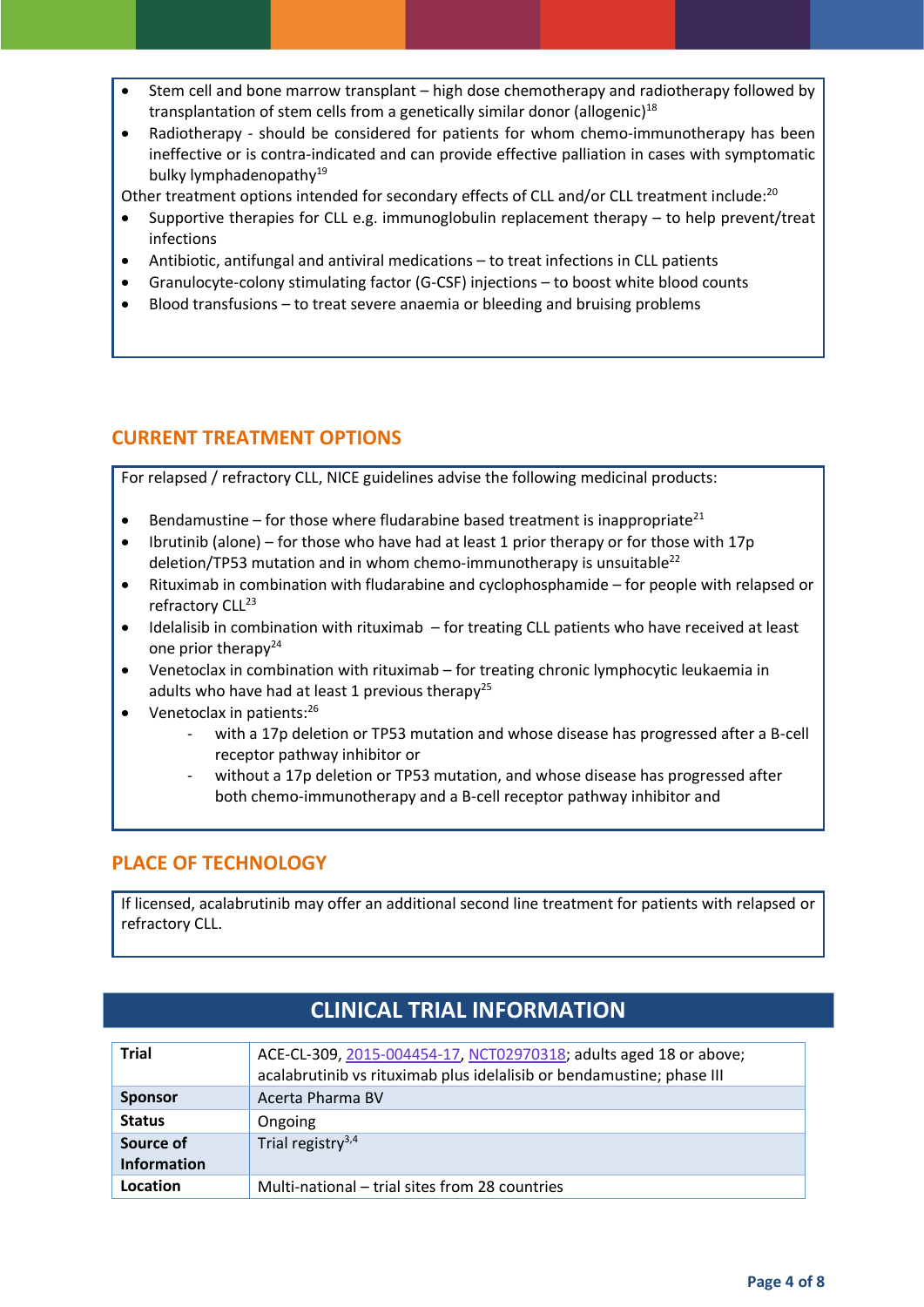| <b>Design</b>                     | Randomised                                                                                                                                                                                                                                                                                                                                                                                                                                                                                                                                          |
|-----------------------------------|-----------------------------------------------------------------------------------------------------------------------------------------------------------------------------------------------------------------------------------------------------------------------------------------------------------------------------------------------------------------------------------------------------------------------------------------------------------------------------------------------------------------------------------------------------|
| <b>Participants</b>               | N=306 (planned); aged 18 and over; diagnosis of CLL; received $\geq$ 1 prior<br>systemic therapies for CLL                                                                                                                                                                                                                                                                                                                                                                                                                                          |
| <b>Schedule</b>                   | Randomised to acalabrutinib at 100mg capsule; or rituximab in combination<br>with idelalisib (I/R) or bendamustine (B/R):<br>Acalabrutinib is treat until progression or unacceptable toxicity as above<br>$\bullet$<br>I/R - idelalisib until disease progression or unacceptable toxicity; R max 8<br>$\bullet$<br>infusions for 6 cycles<br>$B/R$ – both for 6 cycles<br>$\bullet$                                                                                                                                                               |
| Follow-up                         | 48 months after the first subject is randomised                                                                                                                                                                                                                                                                                                                                                                                                                                                                                                     |
| Primary<br><b>Outcomes</b>        | IRC-assessed progression-free survival (PFS) in Arm A compared to Arm B<br>[Time Frame: 48 months]                                                                                                                                                                                                                                                                                                                                                                                                                                                  |
| Secondary<br><b>Outcomes</b>      | Investigator-assessed progression-free survival (PFS) in Arm A compared<br>$\bullet$<br>to Arm B<br>Investigator and IRC-assessed overall response rate (ORR) in Arm A<br>$\bullet$<br>compared to Arm B<br>Overall survival (OS) in Arm A compared to Arm B<br>$\bullet$<br>Patient reported outcomes (PROs) in Arm A compared to Arm B<br>$\bullet$<br>Investigator and IRC-assessed duration of response (DOR) in Arm A<br>$\bullet$<br>compared to Arm B<br>Time to next treatment (TTNT) in Arm A compared to Arm B<br>[Time Frame: 48 months] |
| <b>Key Results</b>                |                                                                                                                                                                                                                                                                                                                                                                                                                                                                                                                                                     |
| <b>Adverse effects</b><br>(AEs)   | $\blacksquare$                                                                                                                                                                                                                                                                                                                                                                                                                                                                                                                                      |
| <b>Expected</b><br>reporting date | Study completion date reported as March 2020                                                                                                                                                                                                                                                                                                                                                                                                                                                                                                        |

## **ESTIMATED COST**

The cost of acalabrutinib is not yet known.

# **ADDITIONAL INFORMATION**

## **RELEVANT GUIDANCE**

#### **NICE GUIDANCE**

- NICE technology appraisal in development. Leukaemia (chronic lymphocytic, relapsed) oftamumab (maintenance) (GID – TAG482). Expected date of issue to be confirmed.
- NICE technology appraisal in development. Leukaemia (chronic lymphocytic) idealalisib (with oftamumab) (GID – TA10008). Expected date of issue to be confirmed.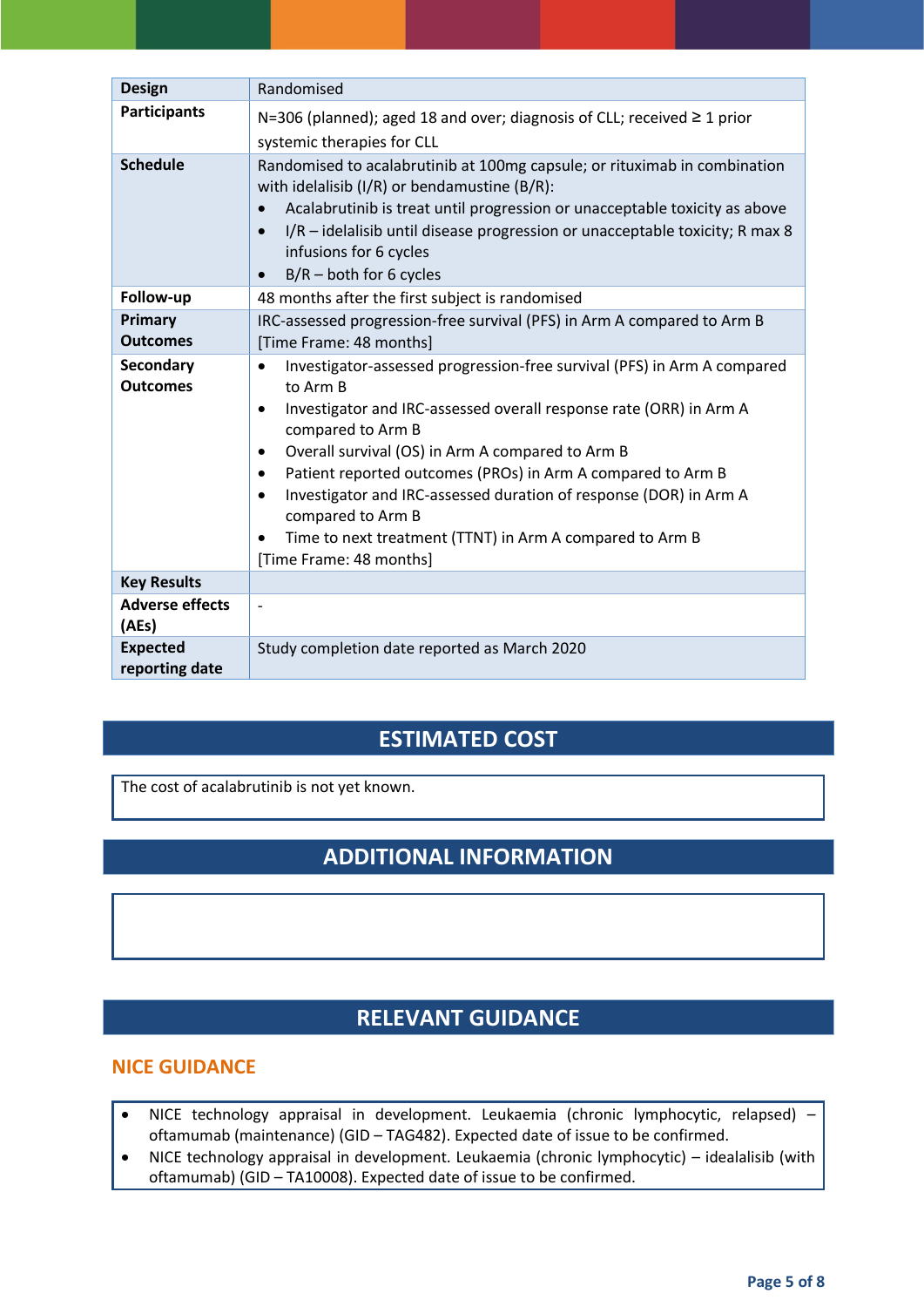- NICE technology appraisal in development. Idelalisib with bendamustine and rituximab for previously treated chronic lymphocytic leukaemia (GID – TA10109). Expected date of issue to be confirmed.
- NICE technology appraisal in development. Duvelisib for treating relapsed chronic lymphocytic leukaemia (GID – TA10260). Expected date of issue to be confirmed.
- NICE technology appraisal in development. Ublituximab with ibrutinib for previously treated chronic lymphocytic leukaemia (GID-TA10447)
- NICE technology appraisal in development. Venetoclax in combination with rituximab for treating relapsed or refractory chronic lymphocytic leukaemia (GID – TA10160). Expected February 2019.
- NICE technology appraisal. Venetoclax for treating chronic lymphocytic leukaemia (TA487). November 2017
- NICE technology appraisal. Ibrutinib for previously treated chronic lymphocytic leukaemia and untreated chronic lymphocytic leukaemia with 17p deletion or TP53 mutation (TA429). January 2017.
- NICE technology appraisal. Idelalisib for treating chronic lymphocytic leukaemia (TA359). October 2015.
- NICE technology appraisal. Ofatumumab for the treatment of chronic lymphocytic leukaemia refractory to fludarabine and alemtuzumab (TA202). October 2010.
- NICE technology appraisal. Rituximab for the treatment of relapsed or refractory chronic lymphocytic leukaemia (TA193). July 2010.

## **NHS ENGLAND (POLICY/COMMISSIONING) GUIDANCE**

- NHS England. 2017 NHS Clinical Commissioning Policy: Second allogeneic haematopoietic stem cell transplant for relapsed disease (all ages). 16068/P
- NHS England. 2013/14 NHS Standard Contract for Cancer: Chemotherapy (Adult). B15/S/a
- NHS England. 2013/14 NHS Standard Contract for Cancer: Radiotherapy (All Ages). B01/S/a
- NHS England. Clinical Commissioning Policy: Haematopoietic Stem Cell Transplantation. NHSCB/B04/P/a. April 2013

### **OTHER GUIDANCE**

- ESMO Lymphoma Consensus Conference Panel Members. ESMO consensus conference on malignant lymphoma: general perspectives and recommendations for prognostic tools in mature B-cell lymphomas and chronic lymphocytic leukaemia. December 2016.<sup>27</sup>
- ESMO Guidelines Committee. ESMO Clinical Practice Guidelines for diagnosis, treatment and follow-up. August 2015.<sup>28</sup>
- Agrawal, S. Chronic Lymphocytic Leukaemia Guidelines. May 2015.<sup>29</sup>
- Oscier D, Dearden C, Eren E, Fegan C, Follows G, Hillmen P, Illidge T, Matutes E, Milligan DW, Pettitt A, Schuh A. Guidelines on the diagnosis, investigation and management of chronic lymphocytic leukaemia. December 2012.<sup>30</sup>

## **REFERENCES**

*NB: This briefing presents independent research funded by the National Institute for Health Research (NIHR). The views expressed are those of the author and not necessarily those of the NHS, the NIHR or the Department of Health.*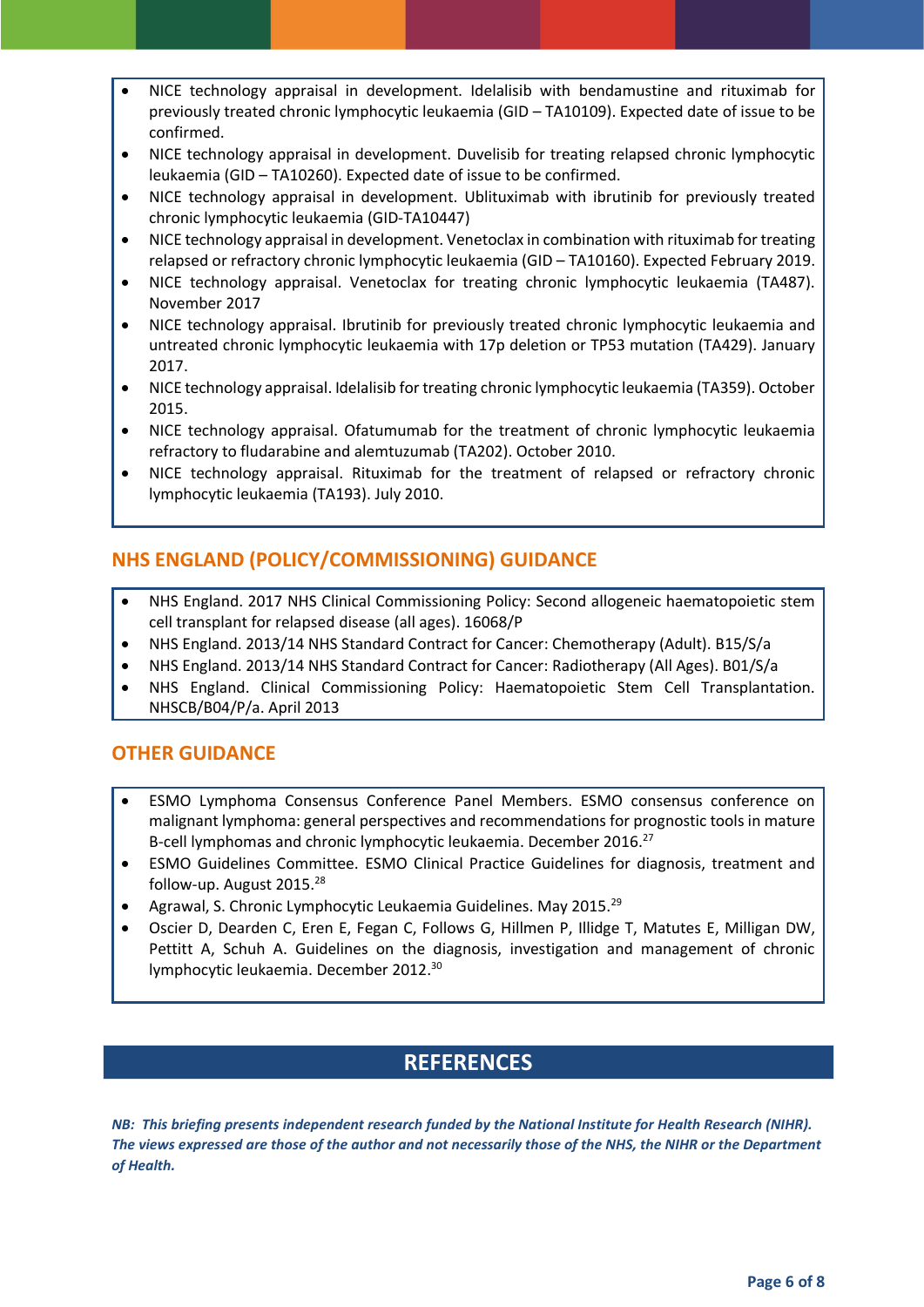- 1 NIH National Cancer Institute. *NCI Drug Dictionary - acalabrutinib.* 2019. Available from: [https://www.cancer.gov/publications/dictionaries/cancer](https://www.cancer.gov/publications/dictionaries/cancer-drug/def/acalabrutinib?redirect=true)[drug/def/acalabrutinib?redirect=true](https://www.cancer.gov/publications/dictionaries/cancer-drug/def/acalabrutinib?redirect=true) [Accessed 10 January 2019].
- 2 Byrd JC, Harrington B, O'Brien S, Jones JA, Schuh A, Devereux S, et al. Acalabrutinib (ACP-196) in relapsed chronic lymphocytic leukemia. *New England Journal of Medicine*. 2016;374(4):323- 32. Available from: [https://www.nejm.org/doi/full/10.1056/NEJMoa1509981.](https://www.nejm.org/doi/full/10.1056/NEJMoa1509981)
- 3 ClinicalTrials.gov. *A Study of Acalabrutinib vs Investigator's Choice of Idelalisib Plus Rituximab or Bendamustine Plus Rituximab in R/R CLL.* 2017. Available from: <https://clinicaltrials.gov/ct2/show/record/NCT02970318?view=record> [Accessed 7 January 2019].
- 4 EU Clinical Trials Register. *A Randomized, Multicenter, Open-Label, Phase 3 Study of Acalabrutinib (ACP-196) Versus Investigator's Choice of Either Idelalisib Plus Rituximab or Bendamustine Plus Rituximab in Subjects with Relapsed or Refractory Chronic Lymphocytic Leukemia.* 2016. Available from: [https://www.clinicaltrialsregister.eu/ctr-search/trial/2015-](https://www.clinicaltrialsregister.eu/ctr-search/trial/2015-004454-17/HU) [004454-17/HU](https://www.clinicaltrialsregister.eu/ctr-search/trial/2015-004454-17/HU) [Accessed 9 January 2019].
- 5 European Medicines Agency. *Public summary of opinion on orphan designation: Acalabrutinib for the treatment of chronic lymphocytic leukaemia / small lymphocytic lymphoma.* 2016. Available from: [https://www.ema.europa.eu/en/medicines/human/orphan](https://www.ema.europa.eu/en/medicines/human/orphan-designations/eu3161624)[designations/eu3161624](https://www.ema.europa.eu/en/medicines/human/orphan-designations/eu3161624) [Accessed 7 January 2019].
- 6 Acerta Pharma. *Acalabrutinib Overview: Clinical Trials.* 2018. Available from: <https://www.acerta-pharma.com/pipeline/clinical-trials/> [Accessed 7 January 2019].
- 7 NHS. *Overview: Chronic lympocytic leukaemia.* 2016. Available from: <https://www.nhs.uk/conditions/chronic-lymphocytic-leukaemia/> [Accessed 7 January 2019].
- 8 Lymphoma Action. *Chronic lymphocytic leukaemia (CLL) and small lymphocytic lymphoma (SLL).* 2018. Available from: [https://lymphoma-action.org.uk/types-lymphoma/chronic](https://lymphoma-action.org.uk/types-lymphoma/chronic-lymphocytic-leukaemia-cll-and-small-lymphocytic-lymphoma-sll)[lymphocytic-leukaemia-cll-and-small-lymphocytic-lymphoma-sll](https://lymphoma-action.org.uk/types-lymphoma/chronic-lymphocytic-leukaemia-cll-and-small-lymphocytic-lymphoma-sll) [Accessed 7 January 2019].
- 9 MacMillan Cancer Support. *Signs and symptoms of CLL* 2015. Available from: [https://www.macmillan.org.uk/information-and-support/leukaemia/chronic](https://www.macmillan.org.uk/information-and-support/leukaemia/chronic-lymphocytic/understanding-cancer/signs-and-symptoms.html)[lymphocytic/understanding-cancer/signs-and-symptoms.html](https://www.macmillan.org.uk/information-and-support/leukaemia/chronic-lymphocytic/understanding-cancer/signs-and-symptoms.html) [Accessed 7 January 2019].
- 10 Cancer Research UK. *Chronic lymphocytic leukaemia (CLL): Risk and causes.* 2017. Available from: [https://www.cancerresearchuk.org/about-cancer/chronic-lymphocytic-leukaemia](https://www.cancerresearchuk.org/about-cancer/chronic-lymphocytic-leukaemia-cll/risks-causes)[cll/risks-causes](https://www.cancerresearchuk.org/about-cancer/chronic-lymphocytic-leukaemia-cll/risks-causes) [Accessed 7 January 2019].
- 11 Cancer Research UK. *Chronic lymphocytic leukaemia (CLL) incidence by sex and UK country.* 2018. Available from: [https://www.cancerresearchuk.org/health-professional/cancer](https://www.cancerresearchuk.org/health-professional/cancer-statistics/statistics-by-cancer-type/leukaemia-cll/incidence#heading-Zero)[statistics/statistics-by-cancer-type/leukaemia-cll/incidence#heading-Zero](https://www.cancerresearchuk.org/health-professional/cancer-statistics/statistics-by-cancer-type/leukaemia-cll/incidence#heading-Zero) [Accessed 8 January 2019].
- 12 Cancer Research UK. *Chronic lymphocytic leukaemia (CLL) incidence by age.* 2018. Available from: [https://www.cancerresearchuk.org/health-professional/cancer-statistics/statistics-by](https://www.cancerresearchuk.org/health-professional/cancer-statistics/statistics-by-cancer-type/leukaemia-cll/incidence#heading-One)[cancer-type/leukaemia-cll/incidence#heading-One](https://www.cancerresearchuk.org/health-professional/cancer-statistics/statistics-by-cancer-type/leukaemia-cll/incidence#heading-One) [Accessed 8 January 2019].
- 13 Cancer Research UK. *Chronic lymphocytic leukaemia (CLL) mortality by sex and UK country.* 2018. Available from: [https://www.cancerresearchuk.org/health-professional/cancer](https://www.cancerresearchuk.org/health-professional/cancer-statistics/statistics-by-cancer-type/leukaemia-cll/mortality#heading-Zero)[statistics/statistics-by-cancer-type/leukaemia-cll/mortality#heading-Zero](https://www.cancerresearchuk.org/health-professional/cancer-statistics/statistics-by-cancer-type/leukaemia-cll/mortality#heading-Zero) [Accessed 8 January 2019].
- 14 Cancer Research UK. *Chronic lymphocytic leukaemia (CLL) survival in the UK compared to Europe.* 2017. Available from[: https://www.cancerresearchuk.org/health-professional/cancer](https://www.cancerresearchuk.org/health-professional/cancer-statistics/statistics-by-cancer-type/leukaemia-cll/survival#heading-Zero)[statistics/statistics-by-cancer-type/leukaemia-cll/survival#heading-Zero](https://www.cancerresearchuk.org/health-professional/cancer-statistics/statistics-by-cancer-type/leukaemia-cll/survival#heading-Zero) [Accessed 10 January 2019].
- 15 NHS Digital. *Hospital Admitted Patient Care Activity, 2017-18.* 2018. Available from: [https://digital.nhs.uk/data-and-information/publications/statistical/hospital-admitted](https://digital.nhs.uk/data-and-information/publications/statistical/hospital-admitted-patient-care-activity/2017-18)[patient-care-activity/2017-18](https://digital.nhs.uk/data-and-information/publications/statistical/hospital-admitted-patient-care-activity/2017-18) [Accessed 27 November 2018].
- 16 Cancer Research UK. *Chronic lymphocytic leukaemia: Treatment decisions.* 2017. Available from: [https://www.cancerresearchuk.org/about-cancer/chronic-lymphocytic-leukaemia](https://www.cancerresearchuk.org/about-cancer/chronic-lymphocytic-leukaemia-cll/treatment/decisions)[cll/treatment/decisions](https://www.cancerresearchuk.org/about-cancer/chronic-lymphocytic-leukaemia-cll/treatment/decisions) [Accessed 9 January 2019].